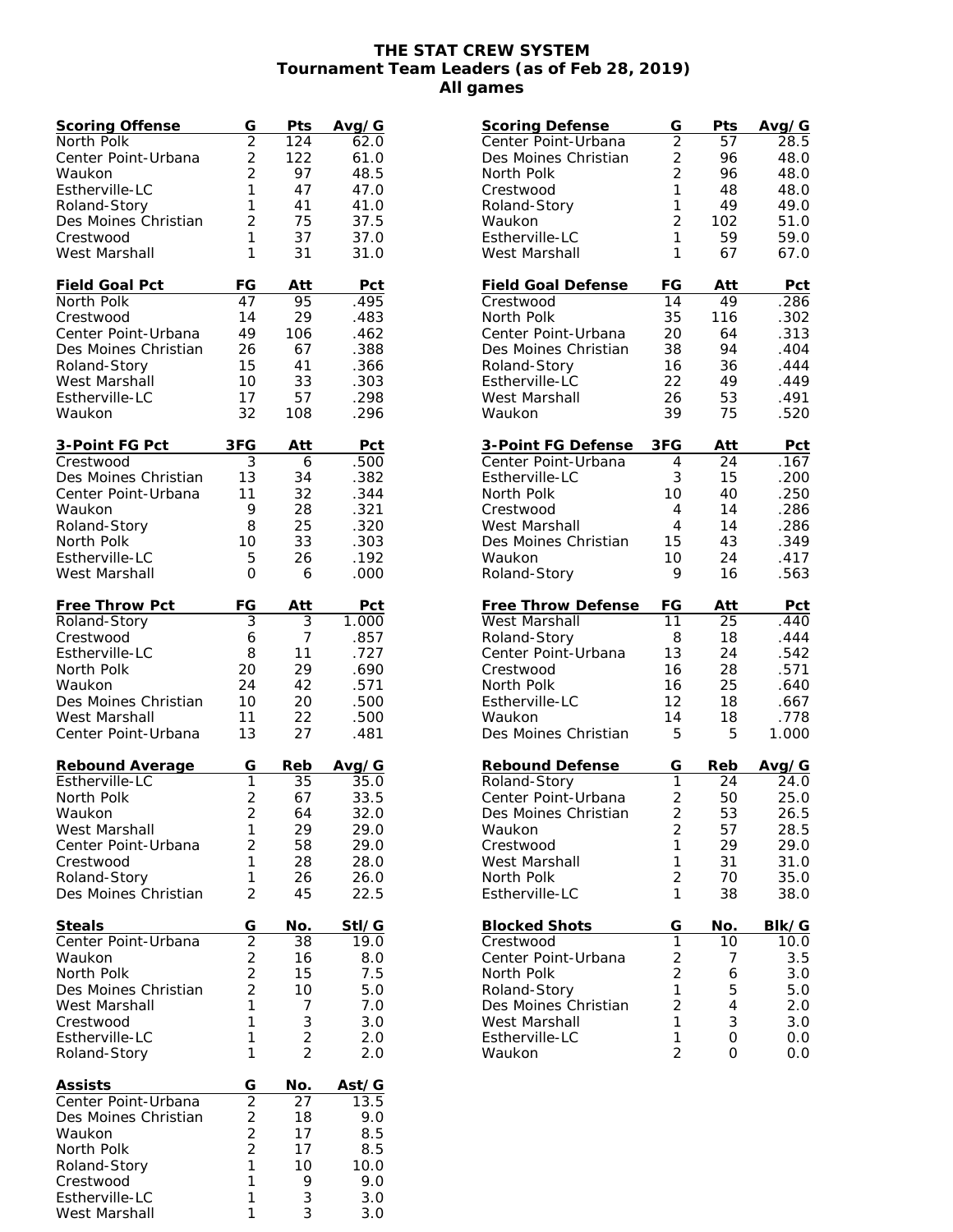## **THE STAT CREW SYSTEM Tournament Individual Leaders (as of Feb 28, 2019) All games**

| Points                   | G                                            | Pts          | Pts/G |
|--------------------------|----------------------------------------------|--------------|-------|
| Phipps, Maggie-N-POLK    | $\overline{2}$                               | 39           | 19.5  |
| Murphy, Jaedon-N-POLK    | $2222$<br>$221$                              | 37           | 18.5  |
| Katcher, Adrianna-CP-U   |                                              | 32           | 16.0  |
| Goebel, Ryley-CP-U       |                                              | 31           | 15.5  |
| Headington, Annika-WAUKO |                                              | 25           | 12.5  |
| Lawson, Kaili-DMC        |                                              | 21           | 10.5  |
| Goodman, Sharon-CREST    |                                              | 21           | 21.0  |
| Condon, Josie-E-LC       | $\mathbf{1}$                                 | 21           | 21.0  |
| Griffith, Lauren-WAUKON  | $\begin{array}{c}\n2 \\ 2 \\ 2\n\end{array}$ | 20           | 10.0  |
| Veenstra, Emma-DMC       |                                              | 19           | 9.5   |
| Brown, Katie-N-POLK      |                                              | 19           | 9.5   |
| Ahlstrom, Maddie-WAUKON  |                                              | 18           | 9.0   |
| FG Percentage            | FG                                           | Att          | Pct   |
| Lienhard, Laken-CREST    | $\overline{1}$                               | 1            | 1.000 |
| Mast, Annie-CREST        | 1                                            | 1            | 1.000 |
| Howe, Grace-WAUKON       | 1                                            | 1            | 1.000 |
| Brodahl, Molly-WAUKON    | 1                                            | 1            | 1.000 |
| Kress, Hannah-CP-U       | 1                                            | 1            | 1.000 |
| Springer, Alia-N-POLK    | 1                                            | 1            | 1.000 |
| Rosfjord, Adrienne-E-LC  | 1                                            | $\mathbf{1}$ | 1.000 |
| Goebel, Ryley-CP-U       | 14                                           | 16           | .875  |
| Zimmer, Abi-N-POLK       | 3                                            | 4            | .750  |
| Goodman, Sharon-CREST    | 9                                            | 12           | .750  |
| Weaver, Susie-R-STORY    | 5                                            | 7            | .714  |
| Scott, Katie-N-POLK      | $\overline{7}$                               | 10           | .700  |
| 3-Point Percentage       | 3FG                                          | Att          | Pct   |
| Mast, Annie-CREST        | 1                                            | 1            | 1.000 |
| Brodahl, Molly-WAUKON    | 1                                            | 1            | 1.000 |
| Lienhard, Laken-CREST    | 1                                            | 1            | 1.000 |
| Cooper McVenzie MIALIVON |                                              | 1            | ∩∩ח ו |

| 1  | 1                                                         | 1.000                                                 |
|----|-----------------------------------------------------------|-------------------------------------------------------|
| 1  | 1                                                         | 1.000                                                 |
| 4  | 6                                                         | .667                                                  |
| 1  | 2                                                         | .500                                                  |
| 2  | 4                                                         | .500                                                  |
| 4  | 8                                                         | .500                                                  |
| 2  | 4                                                         | .500                                                  |
|    | 6                                                         | .500                                                  |
|    | 6                                                         | .500                                                  |
|    | 2                                                         | .500                                                  |
| 1  |                                                           | .500                                                  |
| FG | Att                                                       | Pct                                                   |
| 1  | 1                                                         | 1.000                                                 |
| 2  | 2                                                         | 1.000                                                 |
|    |                                                           | 1.000                                                 |
| 2  | 2                                                         | 1.000                                                 |
|    |                                                           | 1.000                                                 |
| 4  | 4                                                         | 1.000                                                 |
| 1  | 1                                                         | 1.000                                                 |
| 2  | 2                                                         | 1.000                                                 |
|    |                                                           | 1.000                                                 |
|    | 8                                                         | .875                                                  |
| 10 | 12 <sup>12</sup>                                          | .833                                                  |
| 10 | 13                                                        | .769                                                  |
|    | 3<br>3<br>1<br>1<br>$\overline{2}$<br>3<br>$\overline{7}$ | $\overline{2}$<br>$\mathbf{1}$<br>$\overline{2}$<br>3 |

| <u>Scoring Average</u>     | G                   | Pts              | Avg/G       |
|----------------------------|---------------------|------------------|-------------|
| Goodman, Sharon-CREST      | 1                   | $\overline{2}$ 1 | 21.0        |
| Condon, Josie-E-LC         | 1                   | 21               | 21.0        |
|                            |                     |                  |             |
| Phipps, Maggie-N-POLK      | $\overline{c}$      | 39               | 19.5        |
| Murphy, Jaedon-N-POLK      | $\overline{2}$      | 37               | 18.5        |
| Katcher, Adrianna-CP-U     | $\overline{2}$      | 32               | 16.0        |
| Goebel, Ryley-CP-U         | $\overline{2}$      | 31               | 15.5        |
| Weaver, Susie-R-STORY      | 1                   | 14               | 14.0        |
| Barkema, Reagan-R-STORY    | 1                   | 14               | 14.0        |
| Cripps, Kayla-WM           | 1                   | 13               | 13.0        |
| Headington, Annika-WAUKO   | $\overline{2}$      | 25               | 12.5        |
| Lawson, Kaili-DMC          | $\overline{2}$      | 21               | 10.5        |
| Griffith, Lauren-WAUKON    | $\overline{2}$      | 20               | 10.0        |
|                            |                     |                  |             |
|                            |                     |                  |             |
| <b>Field Goal Attempts</b> | G<br>$\overline{2}$ | Att              | Att/G       |
| Phipps, Maggie-N-POLK      |                     | 36               | 18.0        |
| Katcher, Adrianna-CP-U     | $\overline{c}$      | 29               | 14.5        |
| Griffith, Lauren-WAUKON    | $\overline{c}$      | 25               | 12.5        |
| Headington, Annika-WAUKO   | $\overline{2}$      | 21               | 10.5        |
| Fox, Callyn-CP-U           | $\overline{2}$      | 20               | 10.0        |
| Condon, Josie-E-LC         | 1                   | 20               | 20.0        |
| Ross, Sydney-WAUKON        | $\overline{2}$      | 20               | 10.0        |
|                            |                     |                  |             |
| <b>Field Goals Made</b>    | G                   | Made             | Made/G      |
| Phipps, Maggie-N-POLK      | $\overline{2}$      |                  | 7.5         |
|                            |                     | 15               |             |
| Goebel, Ryley-CP-U         | $\overline{c}$      | 14               | 7.0         |
| Katcher, Adrianna-CP-U     | $\overline{2}$      | 13               | 6.5         |
| Murphy, Jaedon-N-POLK      | $\overline{2}$      | 12               | 6.0         |
| Condon, Josie-E-LC         | 1                   | 9                | 9.0         |
| Goodman, Sharon-CREST      | 1                   | 9                | 9.0         |
| Lawson, Kaili-DMC          | $\overline{2}$      | 9                | 4.5         |
|                            |                     |                  |             |
| 3-Point FG Attempts        | G                   | Att              | Att/G       |
| Phipps, Maggie-N-POLK      | $\overline{2}$      | 17               | 8.5         |
| Condon, Josie-E-LC         | 1                   | 12               | 12.0        |
| Clark, Rylee-CP-U          | $\overline{2}$      | 10               | 5.0         |
|                            | $\overline{2}$      | 10               | 5.0         |
| Katcher, Adrianna-CP-U     |                     |                  |             |
| Potratz, Miah-DMC          | $\overline{2}$      | 9                | 4.5         |
|                            |                     |                  |             |
| 3-Point FG Made            | G                   |                  | Made Made/G |
| Phipps, Maggie-N-POLK      | $\overline{2}$      | 5                | 2.5         |
| Potratz, Miah-DMC          | $\overline{2}$      | 4                | 2.0         |
| Weaver, Susie-R-STORY      | 1                   | 4                | 4.0         |
| Clark, Rylee-CP-U          | 2                   | 4                | 2.0         |
| Miller, Megan-DMC          | $\overline{2}$      | 4                | 2.0         |
|                            |                     |                  |             |
|                            |                     |                  |             |
| Free Throw Attempts        |                     |                  |             |
|                            | G                   | Att              | Att⁄G       |
| Headington, Annika-WAUKO   | $\overline{c}$      | 13               | 6.5         |
| Ahlstrom, Maddie-WAUKON    | 2                   | 12               | 6.0         |
| Murphy, Jaedon-N-POLK      | $\overline{2}$      | 12               | 6.0         |
| Griffith, Lauren-WAUKON    | $\overline{2}$      | 10               | 5.0         |
| Tendal, Kaitlyn-E-LC       | 1                   | 8                | 8.0         |
| Veenstra, Emma-DMC         | $\overline{2}$      | 8                | 4.0         |
|                            |                     |                  |             |
| <b>Free Throws Made</b>    | G                   | Made             | Made/G      |
| Murphy, Jaedon-N-POLK      | $\overline{2}$      | 10               | 5.0         |
|                            | $\overline{c}$      | 10               | 5.0         |
| Headington, Annika-WAUKO   |                     |                  |             |
| Tendal, Kaitlyn-E-LC       | 1                   | 7                | 7.0         |
| Ahlstrom, Maddie-WAUKON    | $\frac{2}{2}$       | 6                | 3.0         |
| Veenstra, Emma-DMC         |                     | 5                | 2.5         |